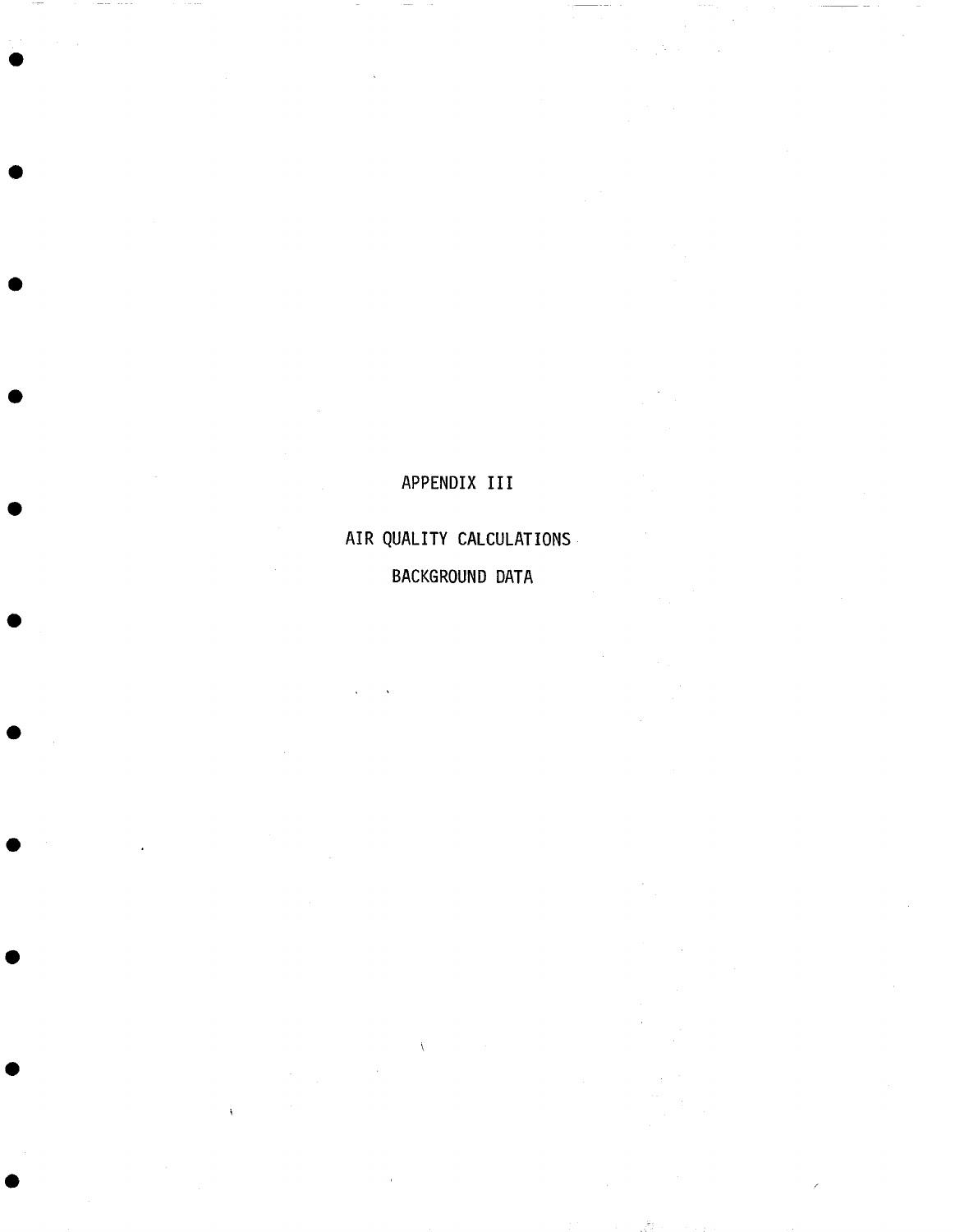### AIR QUALITY CALCULATION

#### DEMAND FACTORS

### FORECAST 1997 GENERAL AVIATION ENGINE DEPARTURES

|              | <b>Annual</b> | Average Day | Peak Hour |
|--------------|---------------|-------------|-----------|
| Turboprop    | 2,190         | 6.0         | 4.3       |
| Piston       | 17,666        | 48.4        | 34.2      |
| <b>TOTAL</b> | 19,856        | 54.4        | 38.5      |

### RUNWAY UTILIZATION - PERCENT

|           | Landings | <b>Takeoffs</b> | - Total |  |  |
|-----------|----------|-----------------|---------|--|--|
| Runway SW | 85%      | 85%             | 85%     |  |  |
| Runway NE | 15%      | 15%             | 15%     |  |  |

## HIGHWAY VEHICULAR TRAFFIC ASSIGNMENT 1997 AVERAGE DAY

177 ADT

89 Trip Ends

Source: PRC-R. Dixon Speas Associates, **Inc.**  July 1977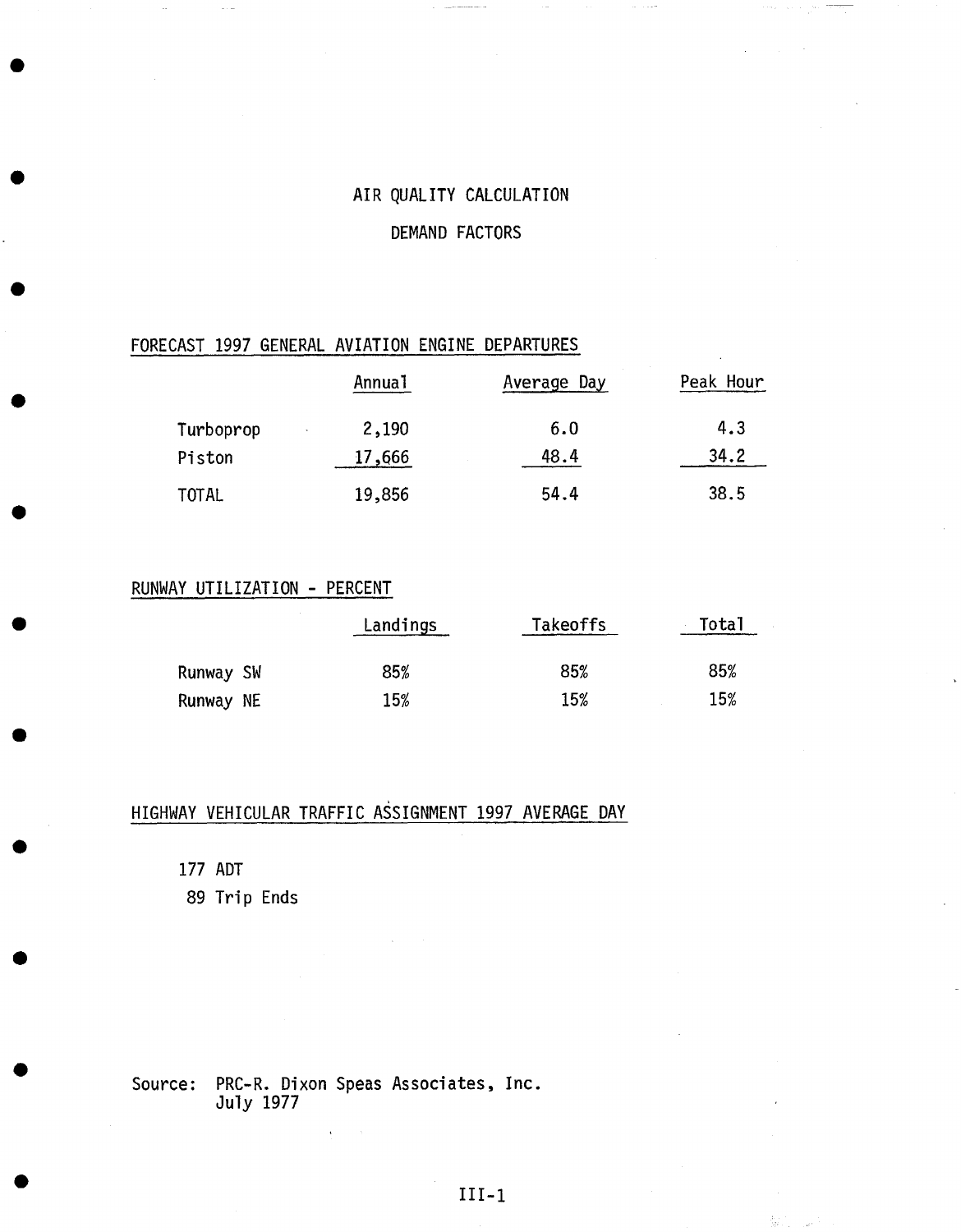#### AIRCRAFT CHARACTERISTICS

| AIRCRAFT<br>TIMES-IN-MODE |                 |                         |      |         |                |          |          |  |  |  |
|---------------------------|-----------------|-------------------------|------|---------|----------------|----------|----------|--|--|--|
| AIRCRAFT<br><b>CLASS</b>  | INBOUND<br>TAXI | <b>OUTBOUND</b><br>TAXI | IDLE | LANDING | <b>TAKEOFF</b> | APPROACH | CLIMBOUT |  |  |  |
| Turboprop                 | 2.0             | 4.0                     | 2.0  | 0.6     | 0.5            | 3.9      | 2.5      |  |  |  |
| Piston                    | 2.0             | 4.0                     | 2.0  | 0.6     | 0.3            | 5.4      | 4.98     |  |  |  |

## POLLUTANT EMISSION RATES BY MODE PER ENGINE (KG./HR- )

| AIRCRAFT     | <b>ENGINE</b>  |             | POLLUTANT |       |                              |                          |  |  |  |
|--------------|----------------|-------------|-----------|-------|------------------------------|--------------------------|--|--|--|
| <b>CLASS</b> | <b>TYPE:</b>   | <b>MODE</b> | CO        | HC    | $NO_{\rm v}$<br>$\mathbf{v}$ | $\overline{\mathsf{PT}}$ |  |  |  |
|              | Airesearch     |             |           |       |                              |                          |  |  |  |
| GA-Turboprop | <b>TPE-331</b> | Taxi/Idle   | 1.600     | 0.399 | 0.433                        | 0.14                     |  |  |  |
|              |                | Takeoff     | 0.178     | 0.025 | 1.650                        | 0.36                     |  |  |  |
|              |                | Climbout    | 0.258     | 0.024 | 1.500                        | 0.27                     |  |  |  |
|              |                | Approach    | 1.170     | 0.109 | 0.767                        | 0.27                     |  |  |  |
|              |                | Landing     | 1.190     | 0.263 | 0.779                        | 0.21                     |  |  |  |
| GA-Piston    | Lycoming       | Taxi/Idle   | 5.03      | 0.161 | 0.006                        | NA                       |  |  |  |
|              | $0 - 320$      | Takeoff     | 32.20     | 0.676 | 0.097                        | <b>NA</b>                |  |  |  |
|              |                | Climbout    | 29.80     | 0.594 | 0.170                        | <b>NA</b>                |  |  |  |
|              |                | Approach    | 11.00     | 0.225 | 0.023                        | ΝA                       |  |  |  |
|              |                | Landing     | 12.51     | 0.295 | 0.031                        | ΝA                       |  |  |  |

Source: Environmental Protection Agency OAP of Air Pollutant Emission Factors", Second Edition, Environmental Protection Agency, APTD-1470, "An Air Methodology for Airports -- Phase I", 1973. PRC-R. Dixon Speas Associates, Inc. July 1977 Publication AP-42, "Compilation March 1975. Pollution Impact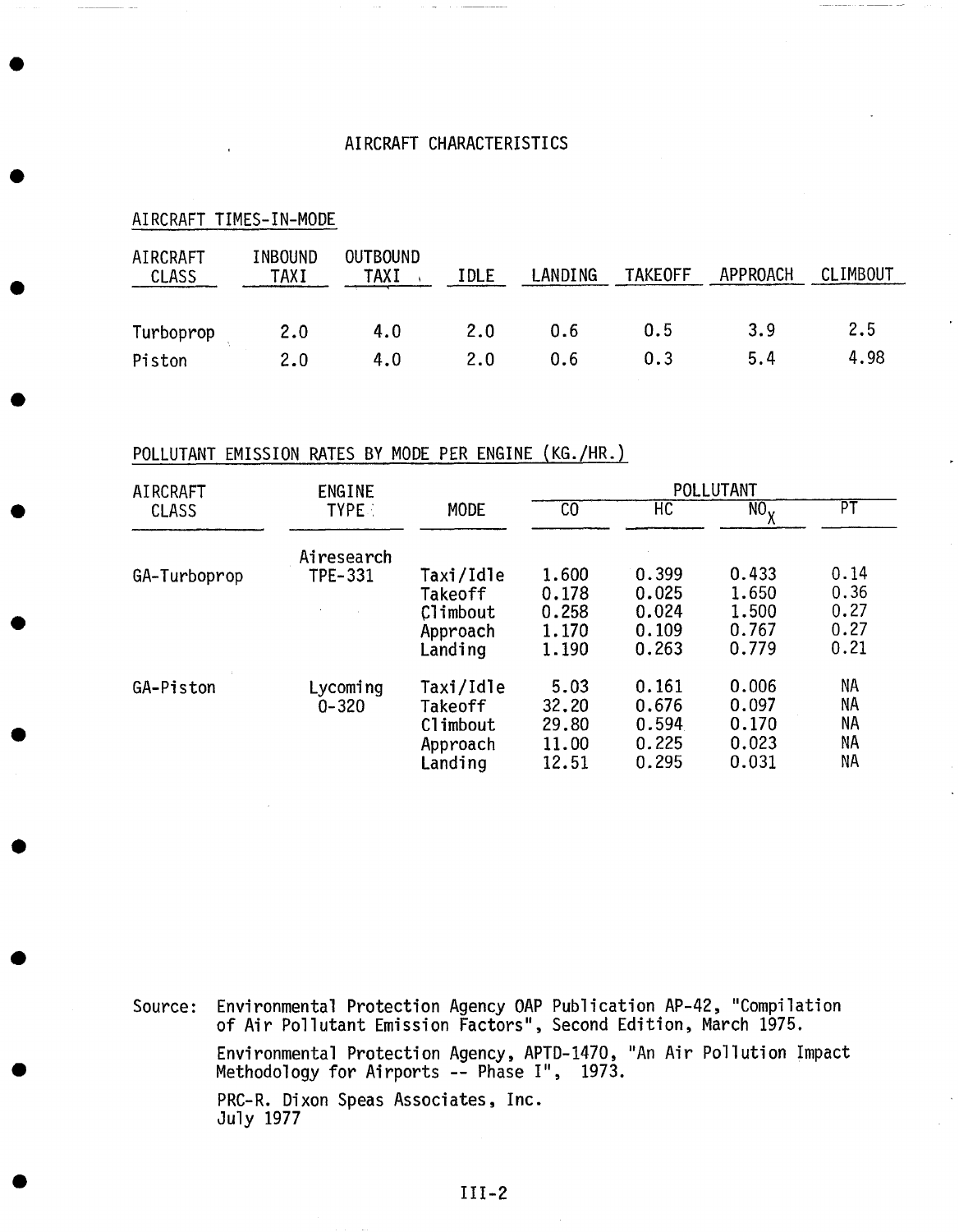|             |      | CARBON<br>MONOXIDE | <b>HYDROCARBONS</b><br>CRANKCASE AND<br><b>EXHAUST</b><br>EVAPORATION |      | <b>NITROGEN</b><br><b>OXIDES</b><br>(NO <sub>v</sub> AS NO <sub>2</sub> ) |      | <b>PARTICULATES</b><br><b>EXHAUST</b><br>TIRE WEAR |      |       |      | <b>SULFUR</b><br>OXIDES $(SO_2)$ |      |                   |      |
|-------------|------|--------------------|-----------------------------------------------------------------------|------|---------------------------------------------------------------------------|------|----------------------------------------------------|------|-------|------|----------------------------------|------|-------------------|------|
| <b>YEAR</b> | G/MI | G/KM               | G/MI                                                                  | G/KM | G/MI                                                                      | G/KM | G/MI                                               | G/KM | G/MI  | G/KM | G/MI                             | G/KM | G/MI              | G/KM |
| 1965        | 89   | 55                 | 9.2                                                                   | 5.7  | 5.8                                                                       | 3.6  | 4.8                                                | 3.0  | 0.38  | 0.24 | 0.20                             | 0.12 | 0, 20             | 0.12 |
| 1970        | 78   | 48                 | 7.8                                                                   | 4.8  | 3.9                                                                       | 2.4  | 5.3                                                | 3.3  | 0.38  | 0.24 | 0.20                             | 0.12 | 0.20              | 0.12 |
| 1971        | 74   | 46                 | 7.2                                                                   | 4.5  | 3.5                                                                       | 2.2  | 5.4                                                | 3.4  | 0.38  | 0.24 | 0.20                             | 0.12 | 0.20              | 0.12 |
| 1972        | 68   | 42                 | 6.6                                                                   | 4.1  | 2.9                                                                       | 1.8  | 5.4                                                | 3.4  | 0.38  | 0.24 | 0.20                             | 0.12 | 0.20              | 0.12 |
| 1973        | 62   | 39                 | 6.1                                                                   | 3.8  | 2.4                                                                       | 1.5  | 5.4                                                | 3.4  | 0.38  | 0.24 | 0.20                             | 0.12 | $0.\overline{2}0$ | 0.12 |
| 1974        | 56   | 35                 | 5.5                                                                   | 3.4  | 2.0                                                                       | 1.2  | 5.2                                                | 3.2  | 0.38  | 0.24 | 0.20                             | 0.12 | 0, 20             | 0.12 |
| 1975        | 50   | 31                 | 5.0                                                                   | 3.1  | 1.5                                                                       | 0.93 | 5.0                                                | 3.1  | .0.38 | 0.24 | 0.20                             | 0.12 | 0.20              | 0.12 |
| 1976        | 44   | 27                 | 4.3                                                                   | 2.7  | 1.3                                                                       | 0.81 | 4.8                                                | 3.0  | 0.38  | 0.24 | 0.20                             | 0.12 | 0.20              | 0.12 |
| 1977        | 37   | 23                 | 3.7                                                                   | 2.3  | 1.0                                                                       | 0.62 | 4.3                                                | 2,7  | 0.38  | 0.24 | 0.20                             | 0.12 | 0.20              | 0.12 |
| 1978        | 31   | 19                 | 3.2                                                                   | 2.0  | 0.83                                                                      | 0.52 | 3.8                                                | 2.4  | 0.38  | 0.24 | 0.20                             | 0.12 | 0.20              | 0.12 |
| 1979        | 27   | 17                 | 2.7                                                                   | 1.7  | 0.67                                                                      | 0.42 | 3.4                                                | 2.1  | 0.38  | 0.24 | 0.20                             | 0,12 | 0.20              | 0.12 |
| 1980        | 23   | 14                 | 2.4                                                                   | 1.5  | 0.53                                                                      | 0.33 | 3.1                                                | 1.9  | 0.38  | 0.24 | 0.20                             | 0.12 | 0.20              | 0.12 |
| 1990        | 12   | 7.5                | 1.3                                                                   | 0.81 | 0.38                                                                      | 0.24 | 1.8                                                | 1.1  | 0.38  | 0.24 | 0.20                             | 0.12 | 0.20              | 0.12 |

AVERAGE EMISSION FACTORS FOR HIGHWAY VEHICLES BASED ON NATIONWIDE STATISTICS

Note: This table reflects interim standards promulgated by the EPA Administrator on April II, 1973 and in July 1973,